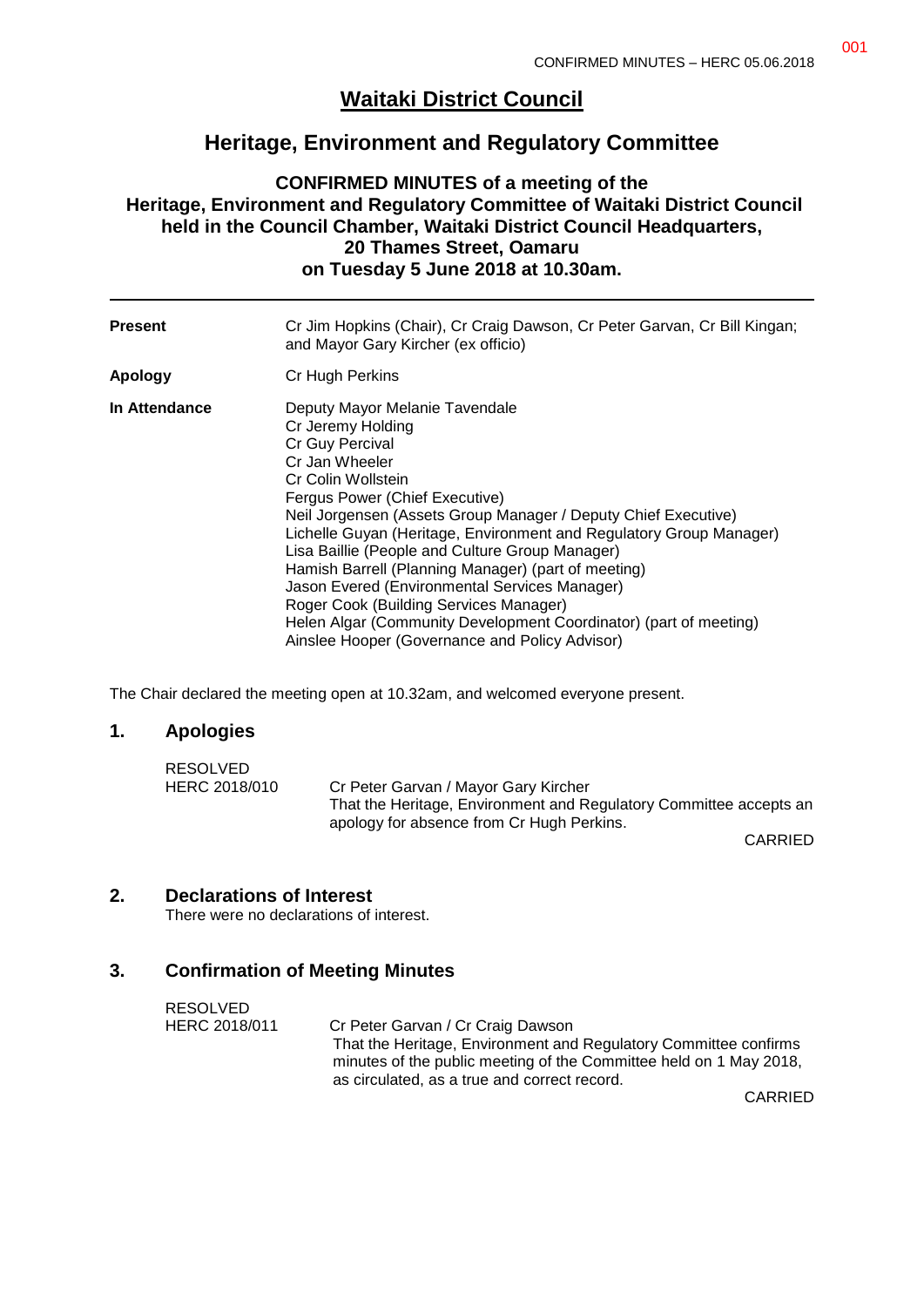## **4. Heritage, Environment and Regulatory Group (excluding building) fees and charges**

The memorandum, as circulated, proposed that the Committee recommend to Council new charges for Food and Health (both Food Act 2014 and Street Furniture) and an infringement change for Parking Activity. No changes were recommended for Animal Control or Alcohol Licensing.

Group Manager Lichelle Guyan advised that she wished to withdraw recommendation 3 relating to the Food Act fees due to the receipt of information last Friday that requires further investigation before being reported to Council. The Chair acknowledged the request.

RESOLVED HERC 2018/012 Cr Craig Dawson/ Cr Peter Garvan That recommendation 3 be withdrawn from consideration at this meeting.

CARRIED

As a consequence, the final resolution for this agenda item would involve renumbering recommendations 1 – 4, and would exclude the original recommendation 3.

The following discussion points were also NOTED for clarification purposes:

- With regard to the **Street Furniture fee**: Council was still being permissive about this issue, but there was a small cost involved in ensuring it was managed properly. In this way, it was a processing fee, not a hire fee. The aim was to enable businesses to make more use of the space available without inconveniencing the public.
- Parking had become a problem in the south of Oamaru, so the introduction of an **infringement for "failing to display" a Pay and Display receipt** was appropriate.

RESOLVED

HERC 2018/013 Mayor Gary Kircher / Cr Craig Dawson

The Heritage, Environment and Regulatory Committee recommends: That Council:

- 1. Approves no change for Animal Control fees.
- 2. Approves no change for Alcohol fees.
- 3. Approves an annual fee of \$50 for Street Furniture permit.
- 4. Approves introduction of \$40 infringement for 'failing to display' Pay and Display receipt.

CARRIED

### **5. Heritage, Environment and Regulatory Group Activity Report for the period 17 April to 28 May 2018**

The memorandum, as circulated, sought to inform the Committee about the activities of the Heritage, Environment and Regulatory Group during the reporting period.

Group Manager Lichelle Guyan spoke to the report, and contributed to discussions as recorded below.

Deputy Mayor Melanie Tavendale offered her thanks to Leanne Kingan, Helen Algar, and the Mayor for their assistance with the Youth Council movie night and over the weekend during the Fire and Steam Festival.

The Chair also extended the thanks and appreciation of this Committee to the Youth Council and the Deputy Mayor as their appointed councillor, for organising and supporting these events, which had both been well received by the community.

Cr Jan Wheeler congratulated Community Development Coordinator Helen Algar for her efforts on Safer Community initiatives. Some very difficult issues were being tackled. Mrs Algar acknowledged Cr Wheeler's remarks, and noted that the Waitaki district was leading the way in some respects, eg 49 Police staff from across the district had already registered for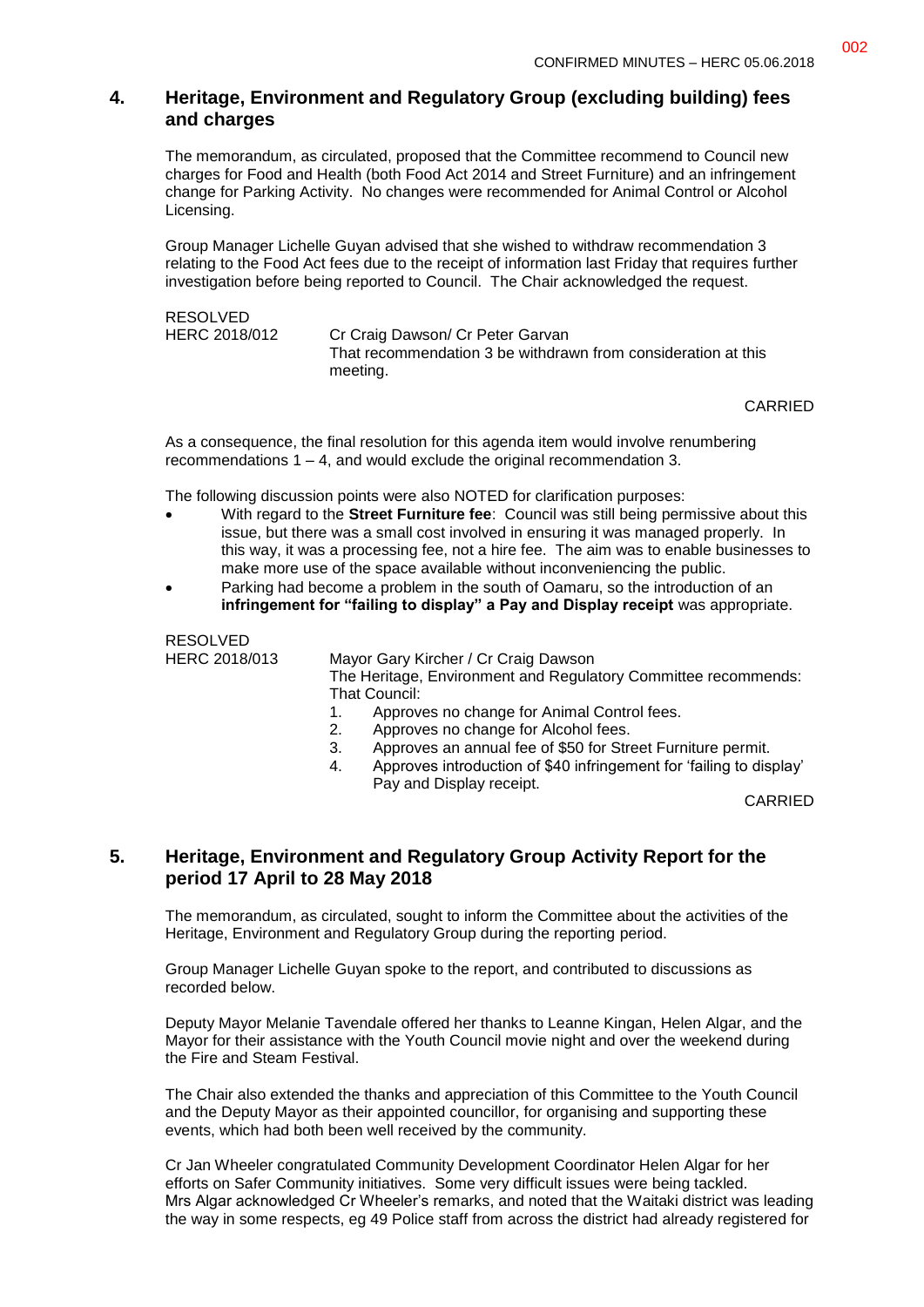the 12 July "Family Harm: The Ripple Effect mini-violence prevention" conference. The event had yet to be advertised, but places were filling up fast. Schools would be invited to attend.

The "Make-Aways" meal programme had started today. More information on that, and the 'kids in the supermarket' project would be provided in the Group Activity Report to the next Committee Meeting.

With regard to the increased complexity of consent applications (3.1.1), it was suggested that this was a positive development, because it would mean that the district would be getting buildings with more character, which was in keeping with its image.

Cr Bill Kingan congratulated Group Manager Lichelle Guyan and her teams for the graphs in her report. He believed they were very easy to read and told a story that was very compelling. Other Councillors supported his remarks.

On the matter of failed inspections (page 16) still representing a higher than desirable percentage of commercial consent applications, it was noted that there was no easily identifiable root cause for repeat offences, and that once failed, an application would require re-inspection which incurred fees.

With regard to the Outstanding Code Compliance Certificate (CCC) project (3.3.1), an officer recently returned from leave had been assigned to the technical aspects of consents, which was expected to help with the ongoing reduction inthe numbers being declined. Examples of reasons why consents were being declined included the lack of an Energy Certificate; or insufficient fire separation detail. The officer would provide guidance to applicants about how and where to get their missing information, and would also complete the final inspection if required.

With regard to Mycoplasma Bovis implications (4.1.3), Environmental Services Manager Jason Evered advised that information had been distributed to staff and sprays for tyres and shoes had been provided to them. After further discussion, it was AGREED that the Committee would invite a representative of the Ministry of Primary Industries to attend its next meeting (if possible) to discuss how the Council and officers could assist with efforts in managing the spread of the disease.

**ACTION POINT: Group Manager Lichelle Guyan to invite MPI representative**

Planning Manager Hamish Barrell advised that the Ohau Protection Society had made the appeal to the Environment Court on the Simmons Notified Consent at Lake Ohau case. A pre-hearing mediation had been unsuccessful in resolving the matter.

RESOLVED HERC 2018/014 Cr Craig Dawson / Cr Bill Kingan That the Heritage, Environment and Regulatory Committee receives and notes the information.

CARRIED

The Chair advised his intention to move the meeting into public excluded. The media representative and members of the public left the meeting.

## **6. Resolution to Exclude the Public**

| RESOLVED      |                                                                                                    |  |
|---------------|----------------------------------------------------------------------------------------------------|--|
| HERC 2018/015 | Cr Craig Dawson / Cr Bill Kingan                                                                   |  |
|               | That the public be excluded from the following part of the proceedings<br>of this meeting, namely: |  |
|               | Heritage, Environment and Regulatory Group Activity Report<br>PF.                                  |  |

The general subject of each matter to be considered while the public is excluded; the reasons for passing this resolution in relation to each matter, and the specific grounds under Section 48(1) of the Local Government Official Information and Meetings Act 1987 for the passing of this resolution are as follows: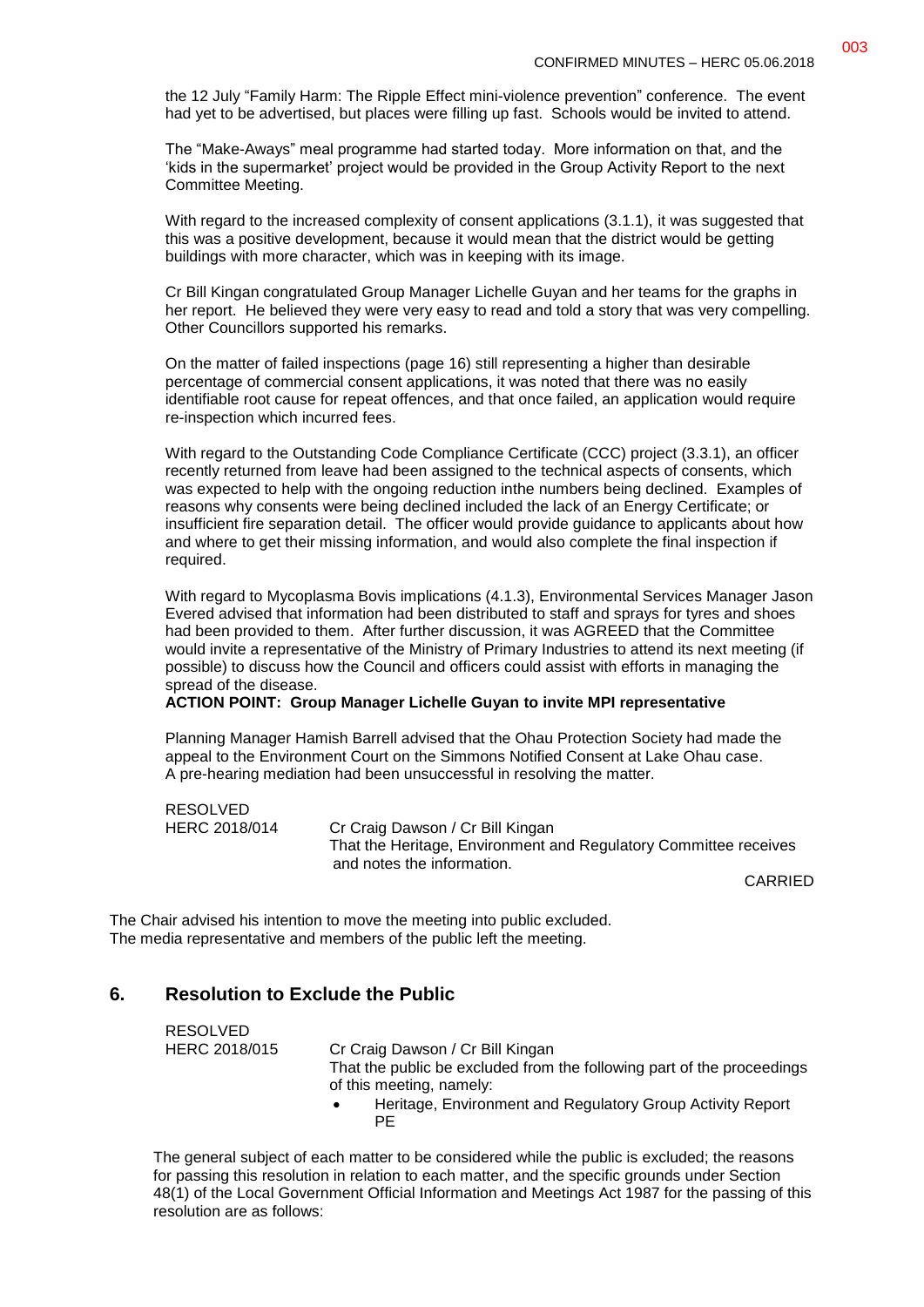| General subject of each matter                                                                    | Reason for passing this resolution in relation to each                                                                                                                                                                                                                                                                                                                                                                                     |
|---------------------------------------------------------------------------------------------------|--------------------------------------------------------------------------------------------------------------------------------------------------------------------------------------------------------------------------------------------------------------------------------------------------------------------------------------------------------------------------------------------------------------------------------------------|
| to be considered                                                                                  | matter $-$ Section 48(1)                                                                                                                                                                                                                                                                                                                                                                                                                   |
| Public Excluded:<br>Heritage, Environment and<br>7.<br><b>Regulatory Group Activity Report PE</b> | To protect the privacy of natural persons.<br>Section $48(1)(a)$<br>(The disclosure of the information would cause<br>unnecessary personal embarrassment to the persons<br>concerned.)<br>To enable the Council to carry out commercial<br>negotiations without prejudice or disadvantage.<br>Section $48(l)(a)$<br>(Premature disclosure of the information would<br>detrimentally affect the Council's position in the<br>negotiations.) |

These resolutions are made in reliance on Section 48(1) of the Local Government Official Information and Meetings Act 1987 and the particular interest or interests protected by Section 6 or Section 7 of the Act or Section 6 or Section 7 or Section 9 of the Official Information Act 1982, as the case may require, which would be prejudiced by holding of the whole or the relevant part of the proceedings of the meeting in public are as shown above (in brackets) with respect to each item.

CARRIED

#### **Refer to Public Excluded Minutes**

#### **Resolution to Return to Public Meeting**

RESOLVED

HERC 2018/018 Cr Craig Dawson / Cr Bill Kingan That the Heritage, Environment and Regulatory Committee resumes in open meeting and decisions made in the public excluded session are confirmed and made public as and when required and considered.

CARRIED

#### **8. Release of Public Excluded Information**

In accordance with Waitaki District Council Standing Orders 2016 to 2019, Clause 17.5, and pursuant to Resolution HERC 2018/017 of this meeting, the Committee APPROVED the release of previously public excluded information as set out below because there was no need for its ongoing protection under section 48(1) of the Local Government Official Information and Meetings Act 1987.

#### **Agenda Item 7 – Receipt of Public Excluded Heritage, Environment and Regulatory Group Activity Report PE**

RESOLVED HERC 2018/016 Mayor Gary Kircher / Cr Craig Dawson That the Heritage, Environment and Regulatory Committee receives and notes the information in the Public Excluded Heritage, Environment and Regulatory Group Activity Report to this meeting.

CARRIED